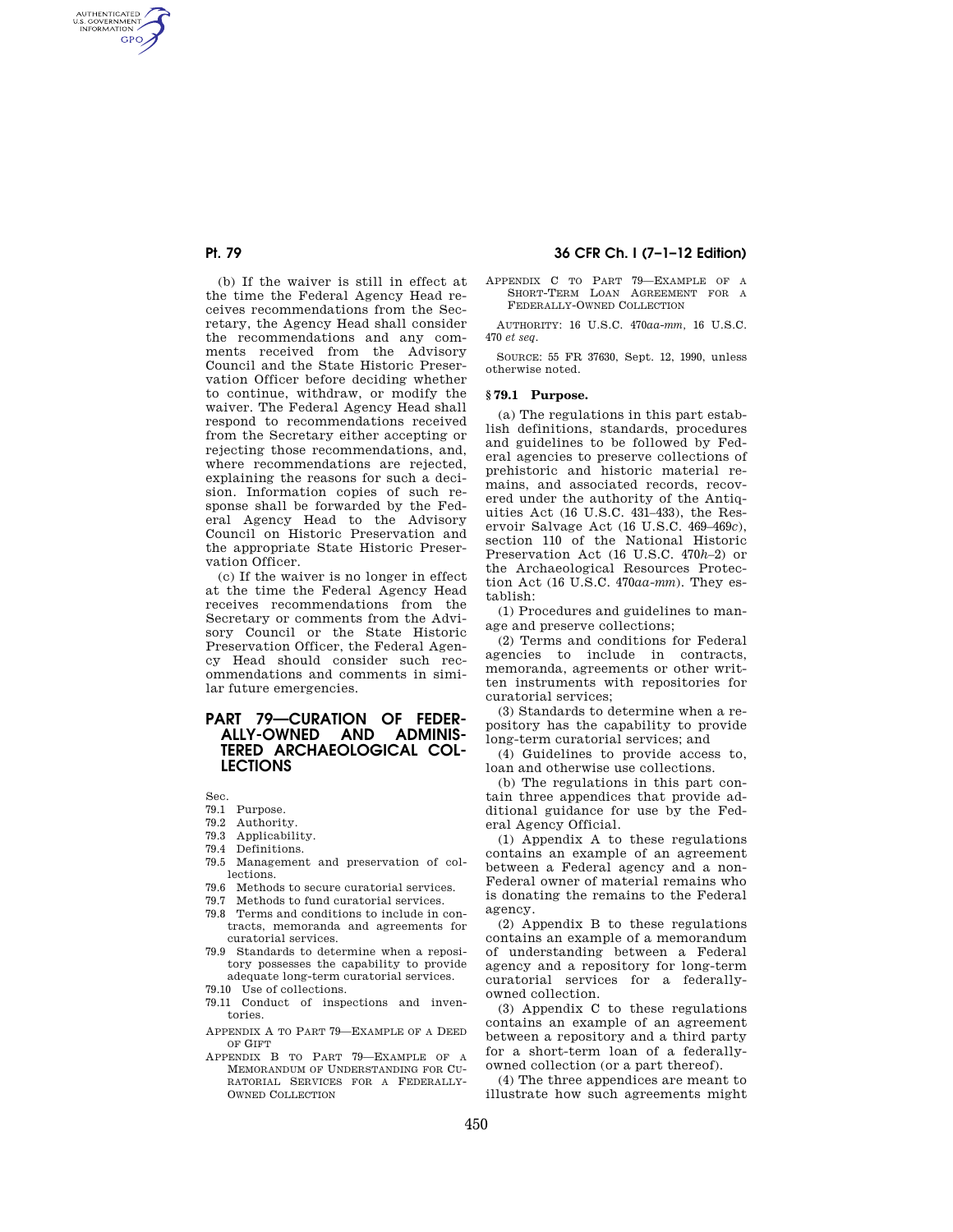appear. They should be revised according to the:

(i) Needs of the Federal agency and any non-Federal owner;

(ii) Nature and content of the collection; and

(iii) Type of contract, memorandum, agreement or other written instrument being used.

(5) When a repository has preexisting standard forms (e.g., a short-term loan form) that are consistent with the regulations in this part, those forms may be used in lieu of developing new ones.

[55 FR 37630, Sept. 12, 1990; 55 FR 41639, Oct. 10, 1990]

## **§ 79.2 Authority.**

(a) The regulations in this part are promulgated pursuant to section  $101(a)(7)(A)$  of the National Historic Preservation Act (16 U.S.C. 470*a*) which requires that the Secretary of the Interior issue regulations ensuring that significant prehistoric and historic artifacts, and associated records, recovered under the authority of section 110 of that Act (16 U.S.C. 470*h*–2), the Reservoir Salvage Act (16 U.S.C. 469–469*c*) and the Archaeological Resources Protection Act (16 U.S.C. 470*aa-mm*) are deposited in an institution with adequate long-term curatorial capabilities.

(b) In addition, the regulations in this part are promulgated pursuant to section 5 of the Archaeological Resources Protection Act (16 U.S.C. 470*dd*) which gives the Secretary of the Interior discretionary authority to promulgate regulations for the:

(1) Exchange, where appropriate, between suitable universities, museums or other scientific or educational institutions, of archeological resources recovered from public and Indian lands under that Act; and

(2) Ultimate disposition of archeological resources recovered under that Act (16 U.S.C. 470*aa-mm*), the Antiquities Act (16 U.S.C. 431–433) or the Reservoir Salvage Act (16 U.S.C. 469–469*c*).

(3) It further states that any exchange or ultimate disposition of resources excavated or removed from Indian lands shall be subject to the consent of the Indian or Indian tribe that owns or has jurisdiction over such lands.

[55 FR 37630, Sept. 12, 1990; 55 FR 41639, Oct. 10, 1990]

### **§ 79.3 Applicability.**

(a) The regulations in this part apply to collections, as defined in §79.4 of this part, that are excavated or removed under the authority of the Antiquities Act (16 U.S.C. 431–433), the Reservoir Salvage Act (16 U.S.C. 469– 469*c*), section 110 of the National Historic Preservation Act (16 U.S.C. 470*h*-2) or the Archaeological Resources Protection Act (16 U.S.C. 470*aa-mm*). Such collections generally include those that are the result of a prehistoric or historic resource survey, excavation or other study conducted in connection with a Federal action, assistance, license or permit.

(1) Material remains, as defined in §79.4 of this part, that are excavated or removed from a prehistoric or historic resource generally are the property of the landowner.

(2) Data that are generated as a result of a prehistoric or historic resource survey, excavation or other study are recorded in associated records, as defined in §79.4 of this part. Associated records that are prepared or assembled in connection with a Federal or federally authorized prehistoric or historic resource survey, excavation or other study are the property of the U.S. Government, regardless of the location of the resource.

(b) The regulations in this part apply to preexisting and new collections that meet the requirements of paragraph (a) of this section. However, the regulations shall not be applied in a manner that would supersede or breach material terms and conditions in any contract, grant, license, permit, memorandum, or agreement entered into by or on behalf of a Federal agency prior to the effective date of this regulation.

(c) Collections that are excavated or removed pursuant to the Antiquities Act (16 U.S.C. 431–433) remain subject to that Act, the Act's implementing rule (43 CFR part 3), and the terms and conditions of the pertinent Antiquities Act permit or other approval.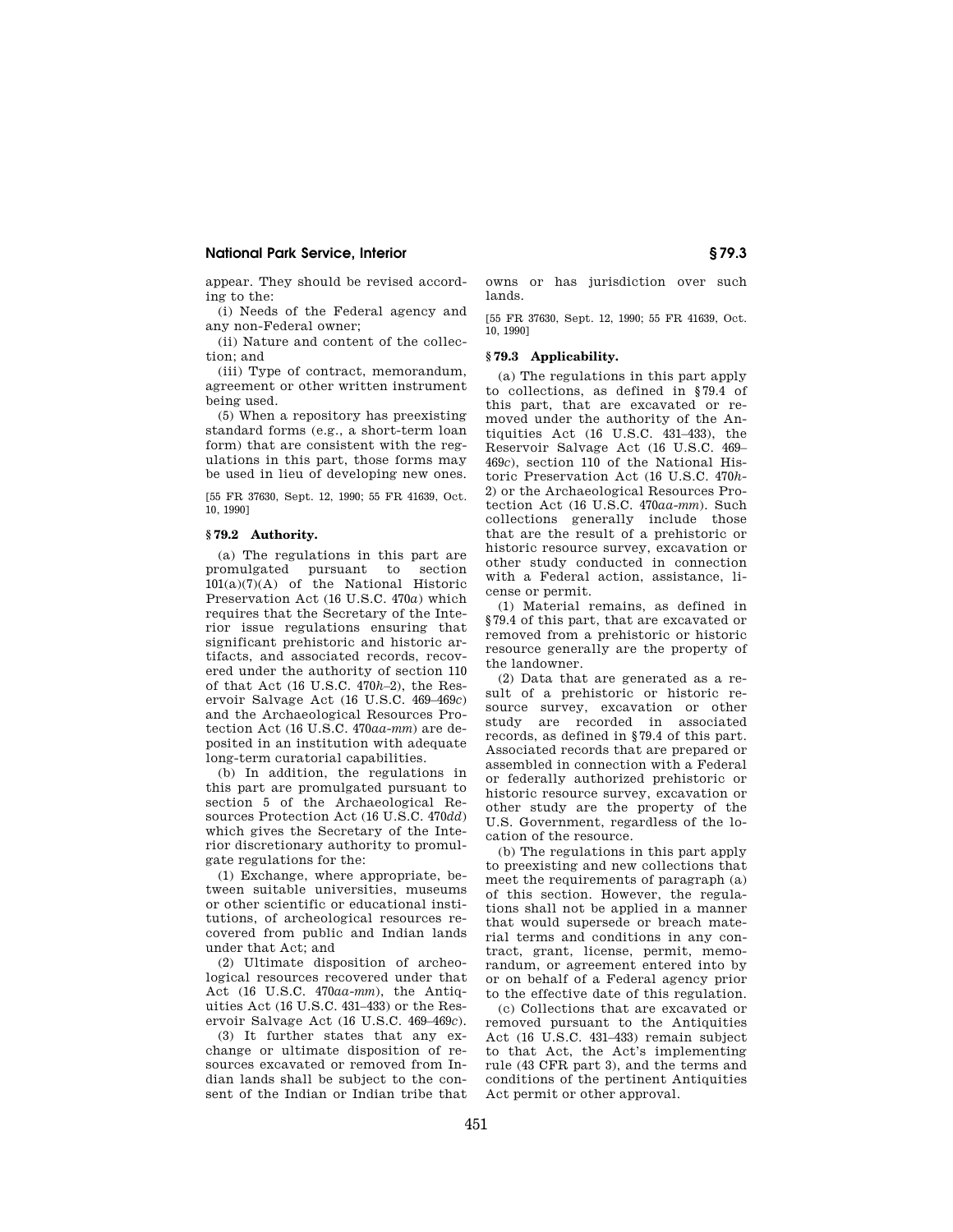# **§ 79.4 36 CFR Ch. I (7–1–12 Edition)**

(d) Collections that are excavated or removed pursuant to the Archaeological Resources Protection Act (16 U.S.C. 470*aa-mm*) remain subject to that Act, the Act's implementing rules (43 CFR part 7, 36 CFR part 296, 18 CFR part 1312, and 32 CFR part 229), and the terms and conditions of the pertinent Archaeological Resources Protection Act permit or other approval.

(e) Any repository that is providing curatorial services for a collection subject to the regulations in this part must possess the capability to provide adequate long-term curatorial services, as set forth in §79.9 of this part, to safeguard and preserve the associated records and any material remains that are deposited in the repository.

[55 FR 37630, Sept. 12, 1990; 55 FR 41639, Oct. 10, 1990]

## **§ 79.4 Definitions.**

As used for purposes of this part:

(a) *Collection* means material remains that are excavated or removed during a survey, excavation or other study of a prehistoric or historic resource, and associated records that are prepared or assembled in connection with the survey, excavation or other study.

(1) *Material remains* means artifacts, objects, specimens and other physical evidence that are excavated or removed in connection with efforts to locate, evaluate, document, study, preserve or recover a prehistoric or historic resource. Classes of material remains (and illustrative examples) that may be in a collection include, but are not limited to:

(i) Components of structures and features (such as houses, mills, piers, fortifications, raceways, earthworks and mounds);

(ii) Intact or fragmentary artifacts of human manufacture (such as tools, weapons, pottery, basketry and textiles);

(iii) Intact or fragmentary natural objects used by humans (such as rock crystals, feathers and pigments);

(iv) By-products, waste products or debris resulting from the manufacture or use of man-made or natural materials (such as slag, dumps, cores and debitage);

(v) Organic material (such as vegetable and animal remains, and coprolites);

(vi) Human remains (such as bone, teeth, mummified flesh, burials and cremations);

(vii) Components of petroglyphs, pictographs, intaglios or other works of artistic or symbolic representation;

(viii) Components of shipwrecks (such as pieces of the ship's hull, rigging, armaments, apparel, tackle, contents and cargo);

(ix) Environmental and chronometric specimens (such as pollen, seeds, wood, shell, bone, charcoal, tree core samples, soil, sediment cores, obsidian, volcanic ash, and baked clay); and

(x) Paleontological specimens that are found in direct physical relationship with a prehistoric or historic resource.

(2) *Associated records* means original records (or copies thereof) that are prepared, assembled and document efforts to locate, evaluate, record, study, preserve or recover a prehistoric or historic resource. Some records such as field notes, artifact inventories and oral histories may be originals that are prepared as a result of the field work, analysis and report preparation. Other records such as deeds, survey plats, historical maps and diaries may be copies of original public or archival documents that are assembled and studied as a result of historical research. Classes of associated records (and illustrative examples) that may be in a collection include, but are not limited to:

(i) Records relating to the identification, evaluation, documentation, study, preservation or recovery of a resource (such as site forms, field notes, drawings, maps, photographs, slides, negatives, films, video and audio cassette tapes, oral histories, artifact inventories, laboratory reports, computer cards and tapes, computer disks and diskettes, printouts of computerized data, manuscripts, reports, and accession, catalog and inventory records);

(ii) Records relating to the identification of a resource using remote sensing methods and equipment (such as satellite and aerial photography and<br>imagery side scan sonar imagery, side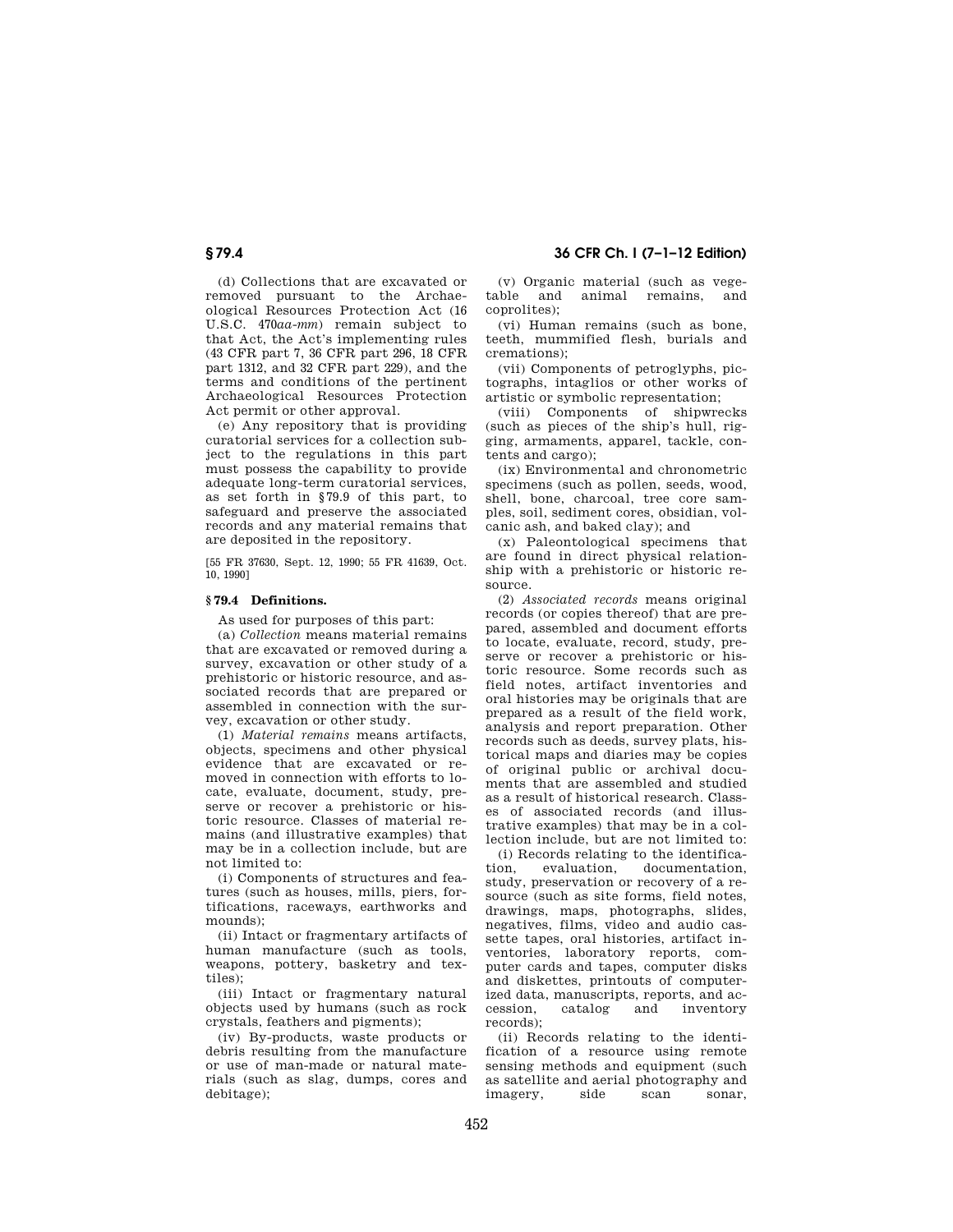magnetometers, subbottom profilers, radar and fathometers);

(iii) Public records essential to understanding the resource (such as deeds, survey plats, military and census records, birth, marriage and death certificates, immigration and naturalization papers, tax forms and reports);

(iv) Archival records essential to understanding the resource (such as historical maps, drawings and photographs, manuscripts, architectural and landscape plans, correspondence, diaries, ledgers, catalogs and receipts); and

(v) Administrative records relating to the survey, excavation or other study of the resource (such as scopes of work, requests for proposals, research proposals, contracts, antiquities permits, reports, documents relating to compliance with section 106 of the National Historic Preservation Act (16 U.S.C. 470*f*), and National Register of Historic Places nomination and determination of eligibility forms).

(b) *Curatorial services.* Providing curatorial services means managing and preserving a collection according to professional museum and archival practices, including, but not limited to:

(1) Inventorying, accessioning, labeling and cataloging a collection;

(2) Identifying, evaluating and documenting a collection;

(3) Storing and maintaining a collection using appropriate methods and containers, and under appropriate environmental conditions and physically secure controls;

(4) Periodically inspecting a collection and taking such actions as may be necessary to preserve it;

(5) Providing access and facilities to study a collection; and

(6) Handling, cleaning, stabilizing and conserving a collection in such a manner to preserve it.

(c) *Federal Agency Official* means any officer, employee or agent officially representing the secretary of the department or the head of any other agency or instrumentality of the United States having primary management authority over a collection that is subject to this part.

(d) *Indian lands* has the same meaning as in  $\S -3(e)$  of uniform regulations 43 CFR part 7, 36 CFR part 296, 18 CFR part 1312, and 32 CFR part 229.

(e) *Indian tribe* has the same meaning as in  $\S -3(f)$  of uniform regulations 43 CFR part 7, 36 CFR part 296, 18 CFR part 1312, and 32 CFR part 229.

(f) *Personal property* has the same meaning as in 41 CFR 100–43.001–14. Collections, equipment (e.g., a specimen cabinet or exhibit case), materials and supplies are classes of personal property.

(g) *Public lands* has the same meaning as in §–.3(d) of uniform regulations 43 CFR part 7, 36 CFR part 296, 18 CFR part 1312, and 32 CFR part 229.

(h) *Qualified museum professional*  means a person who possesses knowledge, experience and demonstrable competence in museum methods and techniques appropriate to the nature and content of the collection under the person's management and care, and commensurate with the person's duties and responsibilities. Standards that may be used, as appropriate, for classifying positions and for evaluating a person's qualifications include, but are not limited to, the following:

(1) The Office of Personnel Management's ''Position Classification Standards for Positions under the General Schedule Classification System'' (U.S. Government Printing Office, stock No. 906–-028–00000–0 (1981)) are used by Federal agencies to determine appropriate occupational series and grade levels for positions in the Federal service. Occupational series most commonly associated with museum work are the museum curator series (GS/GM–1015) and the museum technician and specialist series (GS/GM–1016). Other scientific and professional series that may have collateral museum duties include, but are not limited to, the archivist series (GS/GM–1420), the archeologist series (GS/GM–193), the anthropologist series (GS/GM–190), and the historian series (GS/GM–170). In general, grades GS–9 and below are assistants and trainees while grades GS–11 and above are professionals at the full performance level. Grades GS–11 and above are determined according to the level of independent professional responsibility, degree of specialization and scholarship, and the nature, variety, complexity, type and scope of the work.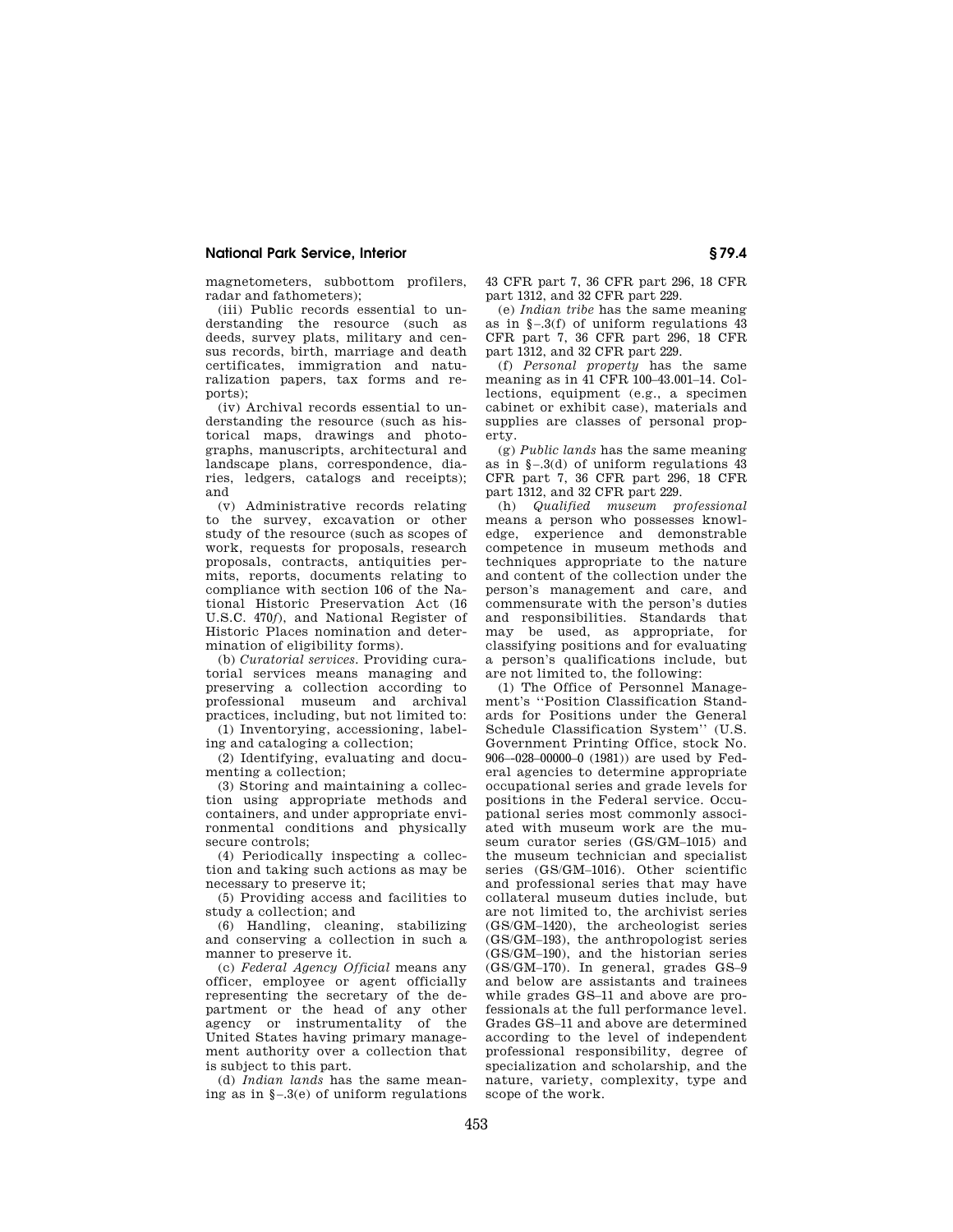(2) The Office of Personnel Management's ''Qualification Standards for Positions under the General Schedule (Handbook X–118)'' (U.S. Government Printing Office, stock No. 906–030–00000– 4 (1986)) establish educational, experience and training requirements for employment with the Federal Government under the various occupational series. A graduate degree in museum science or applicable subject matter, or equivalent training and experience, and three years of professional experience are required for museum positions at grades GS–11 and above.

(3) The ''Secretary of the Interior's Standards and Guidelines for Archeology and Historic Preservation'' (48 FR 44716, Sept. 29, 1983) provide technical advice about archeological and historic preservation activities and methods for use by Federal, State and local Governments and others. One section presents qualification standards for a number of historic preservation professions. While no standards are presented for collections managers, museum curators or technicians, standards are presented for other professions (i.e., historians, archeologists, architectural historians, architects, and historic architects) that may have collateral museum duties.

(4) Copies of the Office of Personnel Management's standards, including subscriptions for subsequent updates, may be purchased from the Superintendent of Documents, U.S. Government Printing Office, Washington, DC 20402. Copies may be inspected at the Office of Personnel Management's Library, 1900 E Street NW., Washington, DC, at any regional or area office of the Office of Personnel Management, at any Federal Job Information Center, and at any personnel office of any Federal agency. Copies of the ''Secretary of the Interior's Standards and Guidelines for Archeology and Historic Preservation'' are available at no charge from the Interagency Resources Division, National Park Service, P.O. Box 37127, Washington, DC 20013–7127.

(i) *Religious remains* means material remains that the Federal Agency Official has determined are of traditional religious or sacred importance to an Indian tribe or other group because of customary use in religious rituals or

**§ 79.5 36 CFR Ch. I (7–1–12 Edition)** 

spiritual activities. The Federal Agency Official makes this determination in consultation with appropriate Indian tribes or other groups.

(j) *Repository* means a facility such as a museum, archeological center, laboratory or storage facility managed by a university, college, museum, other educational or scientific institution, a Federal, State or local Government agency or Indian tribe that can provide professional, systematic and accountable curatorial services on a long-term basis.

(k) *Repository Official* means any officer, employee or agent officially representing the repository that is providing curatorial services for a collection that is subject to this part.

(l) *Tribal Official* means the chief executive officer or any officer, employee or agent officially representing the Indian tribe.

[55 FR 37630, Sept. 12, 1990; 55 FR 41639, Oct. 10, 1990]

### **§ 79.5 Management and preservation of collections.**

The Federal Agency Official is responsible for the long-term management and preservation of preexisting and new collections subject to this part. Such collections shall be placed in a repository with adequate longterm curatorial capabilities, as set forth in §79.9 of this part, appropriate to the nature and content of the collections.

(a) *Preexisting collections.* The Federal Agency Official is responsible for ensuring that preexisting collections, meaning those collections that are placed in repositories prior to the effective date of this rule, are being properly managed and preserved. The Federal Agency Official shall identify such repositories, and review and evaluate the curatorial services that are being provided to preexisting collections. When the Federal Agency Official determines that such a repository does not have the capability to provide adequate long-term curatorial services, as set forth in §79.9 of this part, the Federal Agency Official may either:

(1) Enter into or amend an existing contract, memorandum, agreement or other appropriate written instrument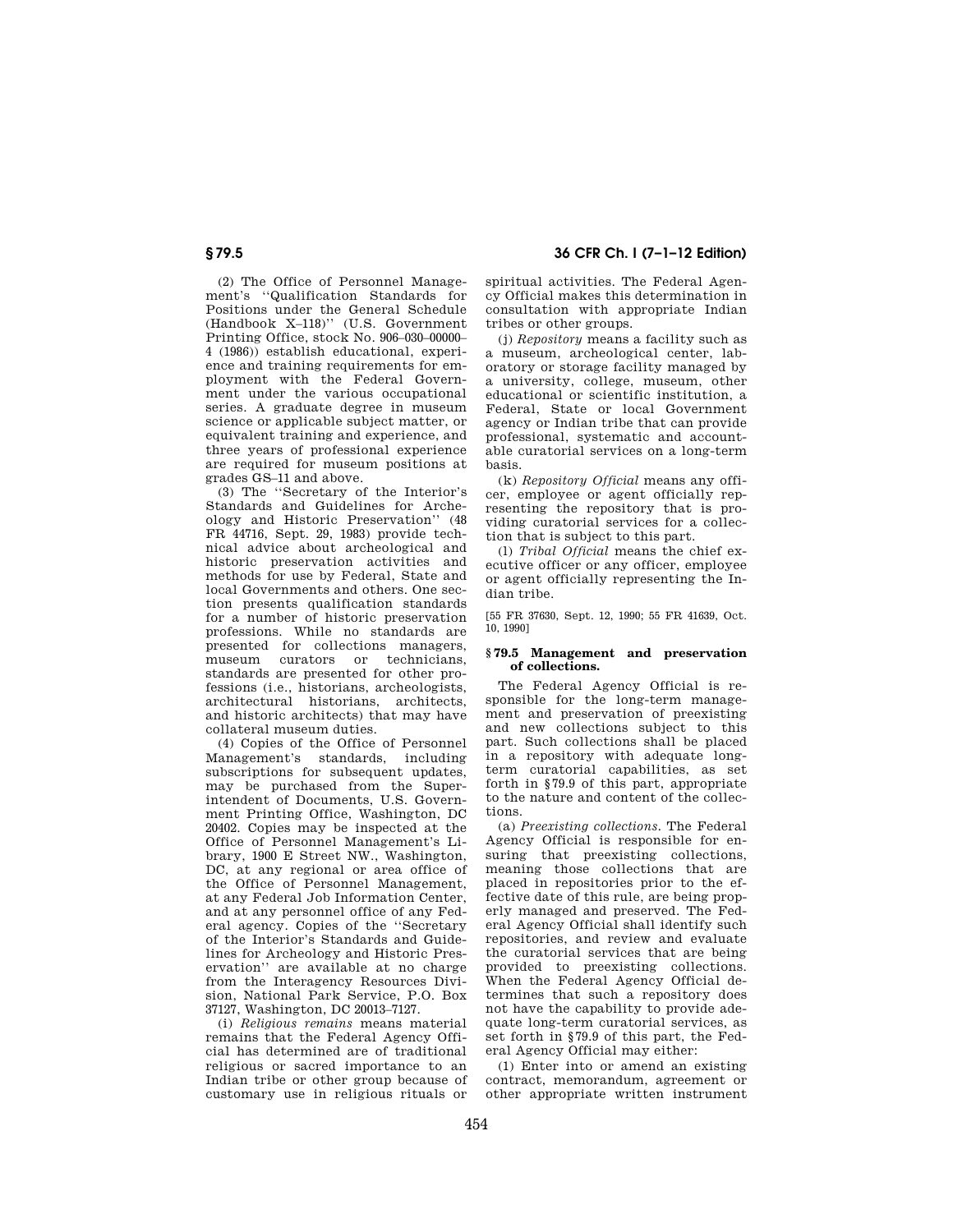for curatorial services for the purpose of:

(i) Identifying specific actions that shall be taken by the repository, the Federal agency or other appropriate party to eliminate the inadequacies;

(ii) Specifying a reasonable period of time and a schedule within which the actions shall be completed; and

(iii) Specifying any necessary funds or services that shall be provided by the repository, the Federal agency or other appropriate party to complete the actions; or

(2) Remove the collections from the repository and deposit them in another repository that can provide such services in accordance with the regulations in this part. Prior to moving any collection that is from Indian lands, the Federal Agency Official must obtain the written consent of the Indian landowner and the Indian tribe having jurisdiction over the lands.

(b) *New collections.* The Federal Agency Official shall deposit a collection in a repository upon determining that:

(1) The repository has the capability to provide adequate long-term curatorial services, as set forth in §79.9 of this part;

(2) The repository's facilities, written curatorial policies and operating procedures are consistent with the regulations in this part;

(3) The repository has certified, in writing, that the collection shall be cared for, maintained and made accessible in accordance with the regulations in this part and any terms and conditions that are specified by the Federal Agency Official;

(4) When the collection is from Indian lands, written consent to the disposition has been obtained from the Indian landowner and the Indian tribe having jurisdiction over the lands; and

(5) The initial processing of the material remains (including appropriate cleaning, sorting, labeling, cataloging, stabilizing and packaging) has been completed, and associated records have been prepared and organized in accordance with the repository's processing and documentation procedures.

(c) *Retention of records by Federal agencies.* The Federal Agency Official shall maintain administrative records on the disposition of each collection including, but not limited to:

(1) The name and location of the repository where the collection is deposited;

(2) A copy of the contract, memorandum, agreement or other appropriate written instrument, and any subsequent amendments, between the Federal agency, the repository and any other party for curatorial services;

(3) A catalog list of the contents of the collection that is deposited in the repository;

(4) A list of any other Federal personal property that is furnished to the repository as a part of the contract, memorandum, agreement or other appropriate written instrument for curatorial services;

(5) Copies of reports documenting inspections, inventories and investigations of loss, damage or destruction that are conducted pursuant to §79.11 of this part; and

(6) Any subsequent permanent transfer of the collection (or a part thereof) to another repository.

#### **§ 79.6 Methods to secure curatorial services.**

(a) Federal agencies may secure curatorial services using a variety of methods, subject to Federal procurement and property management statutes, regulations, and any agency-specific statutes and regulations on the management of museum collections. Methods that may be used by Federal agencies to secure curatorial services include, but are not limited to:

(1) Placing the collection in a repository that is owned, leased or otherwise operated by the Federal agency;

(2) Entering into a contract or purchase order with a repository for curatorial services;

(3) Entering into a cooperative agreement, a memorandum of understanding, a memorandum of agreement or other agreement, as appropriate, with a State, local or Indian tribal repository, a university, museum or other scientific or educational institution that operates or manages a repository, for curatorial services;

(4) Entering into an interagency agreement with another Federal agency for curatorial services;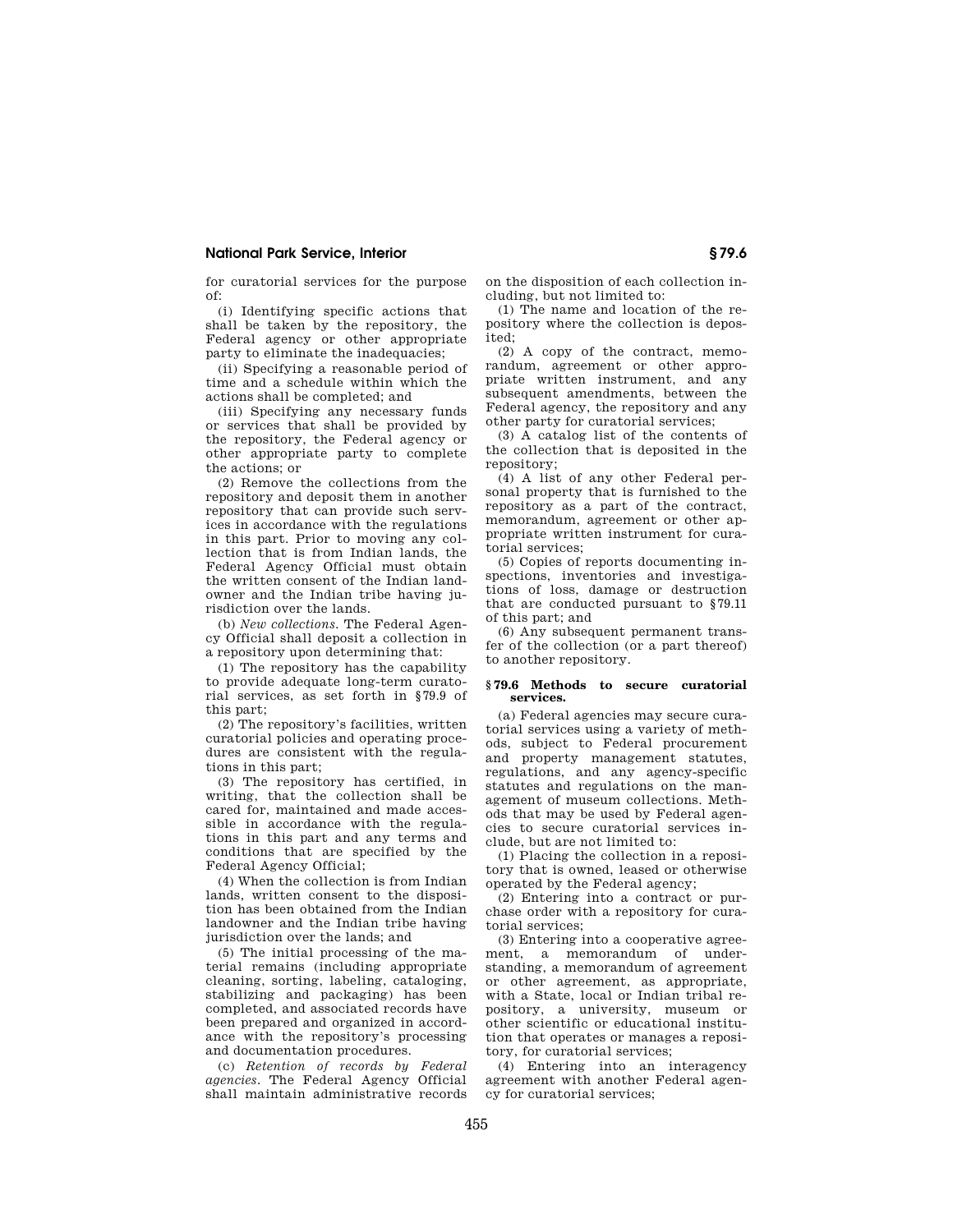(5) Transferring the collection to another Federal agency for preservation; and

(6) For archeological activities permitted on public or Indian lands under the Archaeological Resources Protection Act (16 U.S.C. 470 *aa-mm*), the Antiquities Act (16 U.S.C. 431–433) or other authority, requiring the archeological permittee to provide for curatorial services as a condition to the issuance of the archeological permit.

(b) *Guidelines for selecting a repository.*  (1) When possible, the collection should be deposited in a repository that:

(i) Is in the State of origin;

(ii) Stores and maintains other collections from the same site or project location; or

(iii) Houses collections from a similar geographic region or cultural area.

(2) The collection should not be subdivided and stored at more than a single repository unless such subdivision is necessary to meet special storage, conservation or research needs.

(3) Except when non-federally-owned material remains are retained and disposed of by the owner, material remains and associated records should be deposited in the same repository to maintain the integrity and research value of the collection.

(c) *Sources for technical assistance.* The Federal Agency Official should consult with persons having expertise in the management and preservation of collections prior to preparing a scope of work or a request for proposals for curatorial services. This will help ensure that the resulting contract, memorandum, agreement or other written instrument meets the needs of the collection, including any special needs in regard to any religious remains. It also will aid the Federal Agency Official in evaluating the qualifications and appropriateness of a repository, and in determining whether the repository has the capability to provide adequate long-term curatorial services for a collection. Persons, agencies, institutions and organizations that may be able to provide technical assistance include, but are not limited to the:

(1) Federal agency's Historic Preservation Officer;

(2) State Historic Preservation Officer;

(3) Tribal Historic Preservation Officer;

(4) State Archeologist;

(5) Curators, collections managers, conservators, archivists, archeologists, historians and anthropologists in Federal and State Government agencies and Indian tribal museum;

(6) Indian tribal elders and religious leaders;

(7) Smithsonian Institution;

(8) American Association of Museums; and

(9) National Park Service.

[55 FR 37630, Sept. 12, 1990; 55 FR 41639, Oct. 10, 1990]

#### **§ 79.7 Methods to fund curatorial services.**

A variety of methods are used by Federal agencies to ensure that sufficient funds are available for adequate, long-term care and maintenance of collections. Those methods include, but are not limited to, the following:

(a) Federal agencies may fund a variety of curatorial activities using monies appropriated annually by the U.S. Congress, subject to any specific statutory authorities or limitations applicable to a particular agency. As appropriate, curatorial activities that may be funded by Federal agencies include, but are not limited to:

(1) Purchasing, constructing, leasing, renovating, upgrading, expanding, operating, and maintaining a repository that has the capability to provide adequate long-term curatorial services as set forth in §79.9 of this part;

(2) Entering into and maintaining on a cost-reimbursable or cost-sharing basis a contract, memorandum, agreement, or other appropriate written instrument with a repository that has the capability to provide adequate long-term curatorial services as set forth in §79.9 of this part;

(3) As authorized under section 110(g) of the National Historic Preservation Act (16 U.S.C. 470*h*–2), reimbursing a grantee for curatorial costs paid by the grantee as a part of the grant project;

(4) As authorized under section  $110(g)$ of the National Historic Preservation Act (16 U.S.C. 470*h*–2), reimbursing a State agency for curatorial costs paid by the State agency to carry out the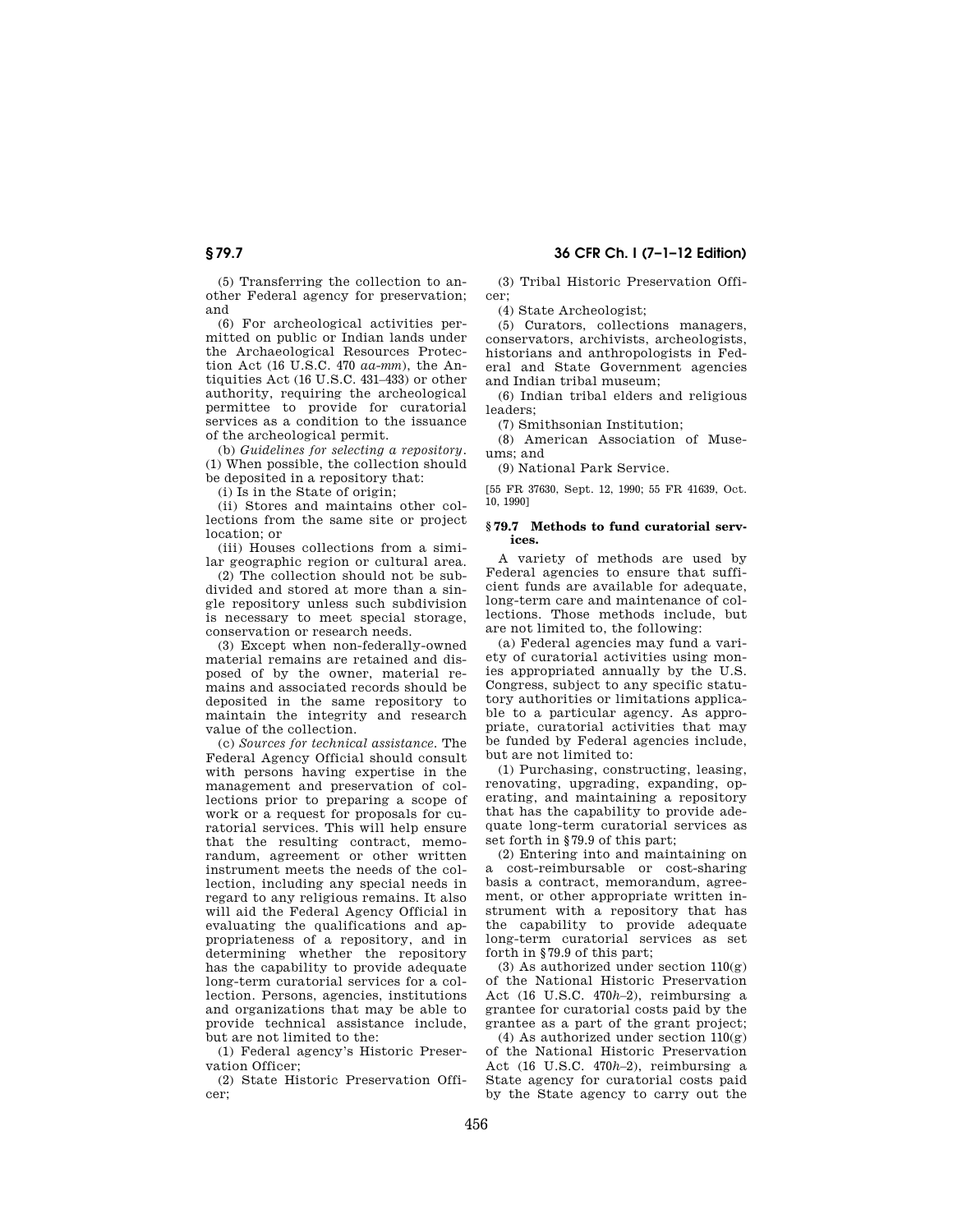historic preservation responsibilities of the Federal agency;

(5) Conducting inspections and inventories in accordance with §79.11 of this part; and

(6) When a repository that is housing and maintaining a collection can no longer provide adequate long-term curatorial services, as set forth in §79.9 of this part, either:

(i) Providing such funds or services as may be agreed upon pursuant to  $\S 79.5(a)(1)$  of this part to assist the repository in eliminating the deficiencies; or

(ii) Removing the collection from the repository and depositing it in another repository that can provide curatorial services in accordance with the regulations in this part.

(b) As authorized under section  $110(g)$ of the National Historic Preservation Act (16 U.S.C. 470*h*–2) and section 208(2) of the National Historic Preservation Act Amendments (16 U.S.C. 469*c*–2), for federally licensed or permitted projects or programs, Federal agencies may charge licensees and permittees reasonable costs for curatorial activities associated with identification, surveys, evaluation and data recovery as a condition to the issuance of a Federal license or permit.

(c) Federal agencies may deposit collections in a repository that agrees to provide curatorial services at no cost to the U.S. Government. This generally occurs when a collection is excavated or removed from public or Indian lands under a research permit issued pursuant to the Antiquities Act (16 U.S.C. 431–433) or the Archaeological Resources Protection Act (16 U.S.C. 470*aamm*). A repository also may agree to provide curatorial services as a public service or as a means of ensuring direct access to a collection for long-term study and use. Federal agencies should ensure that a repository that agrees to provide curatorial services at no cost to the U.S. Government has sufficient financial resources to support its operations and any needed improvements.

(d) Funds provided to a repository for curatorial services should include costs for initially processing, cataloging and accessioning the collection as well as costs for storing, inspecting, inventorying, maintaining, and conserving the collection on a long-term basis.

(1) Funds to initially process, catalog and accession a collection to be generated during identification and evaluation surveys should be included in project planning budgets.

(2) Funds to initially process, catalog and accession a collection to be generated during data recovery operations should be included in project mitigation budgets.

(3) Funds to store, inspect, inventory, maintain and conserve a collection on a long-term basis should be included in annual operating budgets.

(e) When the Federal Agency Official determines that data recovery costs may exceed the one percent limitation contained in the Archeological and Historic Preservation Act (16 U.S.C. 469*c*), as authorized under section 208(3) of the National Historic Preservation Act Amendments (16 U.S.C. 469*c*–2), the limitation may be waived, in appropriate cases, after the Federal Agency Official has:

(1) Obtained the concurrence of the Secretary of the U.S. Department of the Interior by sending a written request to the Departmental Consulting Archeologist, National Park Service, P.O. Box 37127, Washington, DC 20013– 7127; and

(2) Notified the Committee on Energy and Natural Resources of the U.S. Senate and the Committee on Interior and Insular Affairs of the U.S. House of Representatives.

[55 FR 37630, Sept. 12, 1990; 55 FR 41639, Oct. 10, 1990]

#### **§ 79.8 Terms and conditions to include in contracts, memoranda and agreements for curatorial services.**

The Federal Agency Official shall ensure that any contract, memorandum, agreement or other appropriate written instrument for curatorial services that is entered into by or on behalf of that Official, a Repository Official and any other appropriate party contains the following:

(a) A statement that identifies the collection or group of collections to be covered and any other U.S. Government-owned personal property to be furnished to the repository;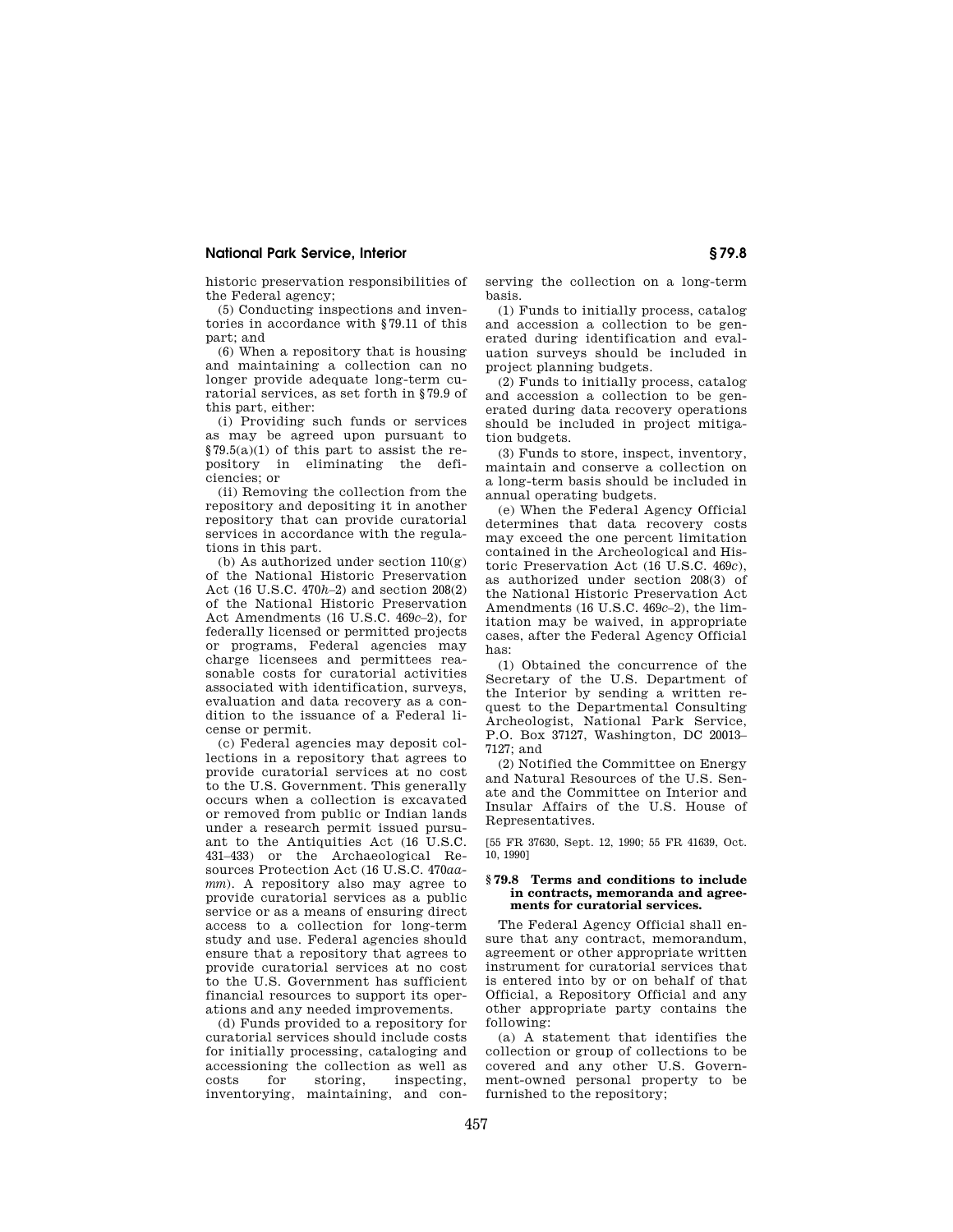**§ 79.8 36 CFR Ch. I (7–1–12 Edition)** 

(b) A statement that identifies who owns and has jurisdiction over the collection;

(c) A statement of work to be performed by the repository;

(d) A statement of the responsibilities of the Federal agency and any other appropriate party;

(e) When the collection is from Indian lands:

(1) A statement that the Indian landowner and the Indian tribe having jurisdiction over the lands consent to the disposition; and

(2) Such terms and conditions as may be requested by the Indian landowner and the Indian tribe having jurisdiction over the lands;

(f) When the collection is from a site on public lands that the Federal Agency Official has determined is of religious or cultural importance to any Indian tribe having aboriginal or historic ties to such lands, such terms and conditions as may have been developed pursuant to §–.7 of uniform regulations 43 CFR part 7, 36 CFR part 296, 18 CFR part 1312, and 32 CFR part 229;

(g) The term of the contract, memorandum or agreement; and procedures for modification, suspension, extension, and termination;

(h) A statement of costs associated with the contract, memorandum or agreement; the funds or services to be provided by the repository, the Federal agency and any other appropriate party; and the schedule for any payments;

(i) Any special procedures and restrictions for handling, storing, inspecting, inventorying, cleaning, conserving, and exhibiting the collection;

(j) Instructions and any terms and conditions for making the collection available for scientific, educational and religious uses, including procedures and criteria to be used by the Repository Official to review, approve or deny, and document actions taken in response to requests for study, laboratory analysis, loan, exhibition, use in religious rituals or spiritual activities, and other uses. When the Repository Official to approve consumptive uses, this should be specified; otherwise, the Federal Agency Official should review and approve consumptive uses. When the repository's existing operating procedures and criteria for evaluating requests to use collections are consistent with the regulations in this part, they may be used, after making any necessary modifications, in lieu of developing new ones;

(k) Instructions for restricting access to information relating to the nature, location and character of the prehistoric or historic resource from which the material remains are excavated or removed;

(l) A statement that copies of any publications resulting from study of the collection are to be provided to the Federal Agency Official and, when the collection is from Indian lands, to the Tribal Official and the Tribal Historic Preservation Officer, if any, of the Indian tribe that owns or has jurisdiction over such lands;

(m) A statement that specifies the frequency and methods for conducting and documenting the inspections and inventories stipulated in §79.11 of this part;

(n) A statement that the Repository Official shall redirect any request for transfer or repatriation of a federallyowned collection (or any part thereof) to the Federal Agency Official, and redirect any request for transfer or repatriation of a federally administered collection (or any part thereof) to the Federal Agency Official and the owner;

(o) A statement that the Repository Official shall not transfer, repatriate or discard a federally-owned collection (or any part thereof) without the written permission of the Federal Agency Official, and not transfer, repatriate or discard a federally administered collection (or any part thereof) without the written permission of the Federal Agency Official and the owner;

(p) A statement that the Repository Official shall not sell the collection; and

(q) A statement that the repository shall provide curatorial services in accordance with the regulations in this part.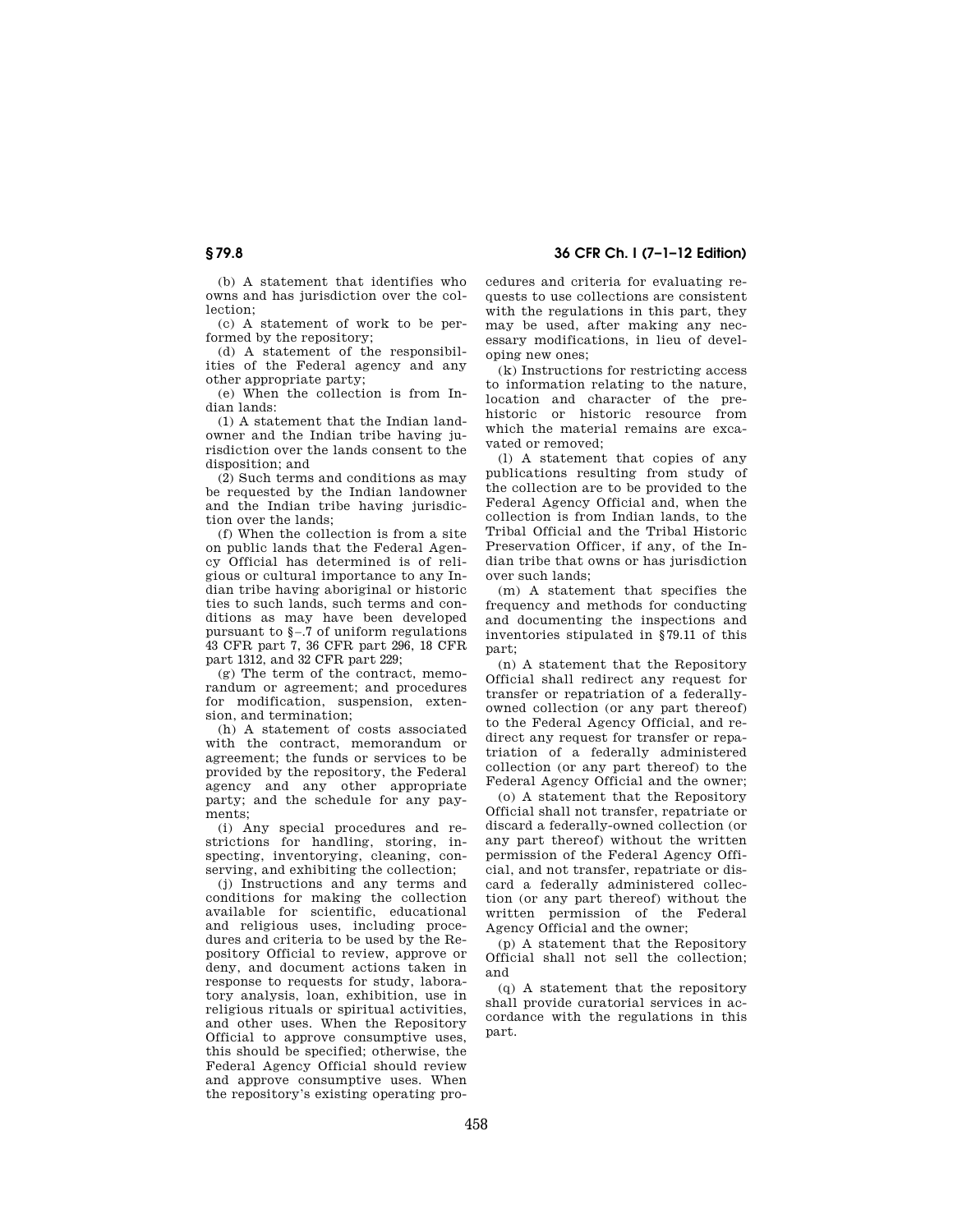#### **§ 79.9 Standards to determine when a repository possesses the capability to provide adequate long-term curatorial services.**

The Federal Agency Official shall determine that a repository has the capability to provide adequate long-term curatorial services when the repository is able to:

(a) Accession, label, catalog, store, maintain, inventory and conserve the particular collection on a long-term basis using professional museum and archival practices; and

(b) Comply with the following, as appropriate to the nature and consent of the collection;

(1) Maintain complete and accurate records of the collection, including:

(i) Records on acquisitions;

(ii) Catalog and artifact inventory lists;

(iii) Descriptive information, including field notes, site forms and reports;

(iv) Photographs, negatives and slides;

(v) Locational information, including maps;

(vi) Information on the condition of the collection, including any completed conservation treatments;

(vii) Approved loans and other uses;

(viii) Inventory and inspection records, including any environmental monitoring records;

(ix) Records on lost, deteriorated, damaged or destroyed Government property; and

(x) Records on any deaccessions and subsequent transfers, repatriations or discards, as approved by the Federal Agency Official;

(2) Dedicate the requisite facilities, equipment and space in the physical plant to properly store, study and conserve the collection. Space used for storage, study, conservation and, if exhibited, any exhibition must not be used for non-curatorial purposes that would endanger or damage the collection;

(3) Keep the collection under physically secure conditions within storage, laboratory, study and any exhibition areas by:

(i) Having the physical plant meet local electrical, fire, building, health and safety codes;

(ii) Having an appropriate and operational fire detection and suppression system;

(iii) Having an appropriate and operational intrusion detection and deterrent system;

(iv) Having an adequate emergency management plan that establishes procedures for responding to fires, floods, natural disasters, civil unrest, acts of violence, structural failures and failures of mechanical systems within the physical plant;

(v) Providing fragile or valuable items in a collection with additional security such as locking the items in a safe, vault or museum specimen cabinet, as appropriate;

(vi) Limiting and controlling access to keys, the collection and the physical plant; and

(vii) Inspecting the physical plant in accordance with §79.11 of this part for possible security weaknesses and environmental control problems, and taking necessary actions to maintain the integrity of the collection;

(4) Require staff and any consultants who are responsible for managing and preserving the collection to be qualified museum professionals;

(5) Handle, store, clean, conserve and, if exhibited, exhibit the collection in a manner that:

(i) Is appropriate to the nature of the material remains and associated records;

(ii) Protects them from breakage and possible deterioration from adverse temperature and relative humidity, visible light, ultraviolet radiation, dust, soot, gases, mold, fungus, insects, rodents and general neglect; and

(iii) Preserves data that may be studied in future laboratory analyses. When material remains in a collection are to be treated with chemical solutions or preservatives that will permanently alter the remains, when possible, retain untreated representative samples of each affected artifact type, environmental specimen or other category of material remains to be treated. Untreated samples should not be stabilized or conserved beyond dry brushing;

(6) Store site forms, field notes, artifacts inventory lists, computer disks and tapes, catalog forms and a copy of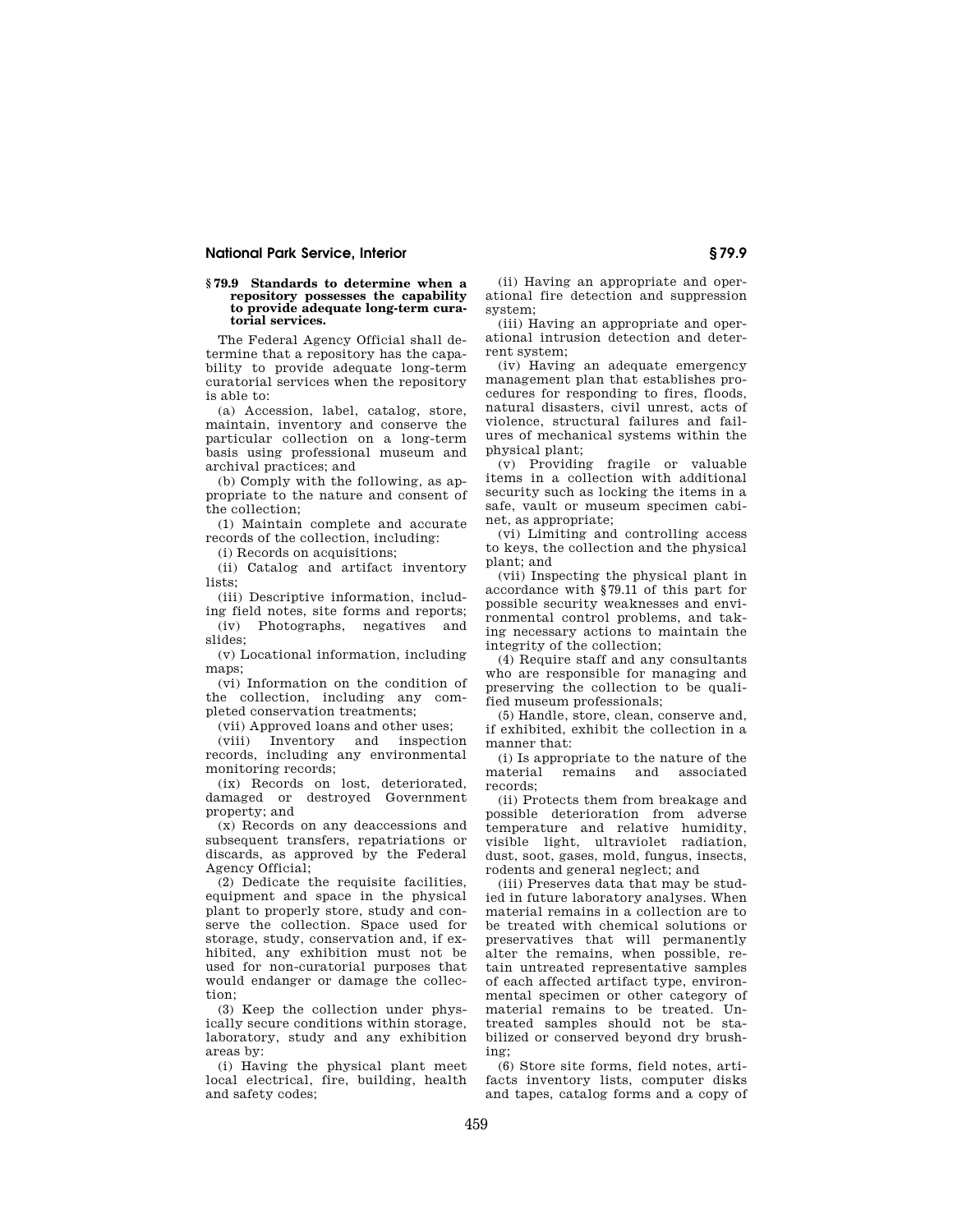the final report in a manner that will protect them from theft and fire such as:

(i) Storing the records in an appropriate insulated, fire resistant, locking cabinet, safe, vault or other container, or in a location with a fire suppression system;

(ii) Storing a duplicate set of records in a separate location; or

(iii) Ensuring that records are maintained and accessible through another party. For example, copies of final reports and site forms frequently are maintained by the State Historic Preservation Officer, the State Archeologist or the State museum or university. The Tribal Historic Preservation Officer and Indian tribal museum ordinarily maintain records on collections recovered from sites located on Indian lands. The National Technical Information Service and the Defense Technical Information Service maintain copies of final reports that have been deposited by Federal agencies. The National Archeological Database maintains summary information on archeological reports and projects, including information on the location of those reports.

(7) Inspect the collection in accordance with §79.11 of this part for possible deterioration and damage, and perform only those actions as are absolutely necessary to stabilize the collection and rid it of any agents of deterioration;

(8) Conduct inventories in accordance with §79.11 of this part to verify the location of the material remains, associated records and any other Federal personal property that is furnished to the repository; and

(9) Provide access to the collection in accordance with §79.10 of this part.

[55 FR 37630, Sept. 12, 1990; 55 FR 41639, Oct. 10, 1990]

# **§ 79.10 Use of collections.**

(a) The Federal Agency Official shall ensure that the Repository Official makes the collection available for scientific, educational and religious uses, subject to such terms and conditions as are necessary to protect and preserve the condition, research potential, religious or sacred importance, and uniqueness of the collection.

# **§ 79.10 36 CFR Ch. I (7–1–12 Edition)**

(b) *Scientific and educational uses.* A collection shall be made available to qualified professionals for study, loan and use for such purposes as in-house and traveling exhibits, teaching, public interpretation, scientific analysis and scholarly research. Qualified professionals would include, but not be limited to, curators, conservators, collection managers, exhibitors, researchers, scholars, archeological contractors and educators. Students may use a collection when under the direction of a qualified professional. Any resulting exhibits and publications shall acknowledge the repository as the curatorial facility and the Federal agency as the owner or administrator, as appropriate. When the collection is from Indian lands and the Indian landowner and the Indian tribe having jurisdiction over the lands wish to be identified, those individuals and the Indian tribe shall also be acknowledged. Copies of any resulting publications shall be provided to the Repository Official and the Federal Agency Official. When Indian lands are involved, copies of such publications shall also be provided to the Tribal Official and the Tribal Historic Preservation Officer, if any, of the Indian tribe that owns or has jurisdiction over such lands.

(c) *Religious uses.* Religious remains in a collection shall be made available to persons for use in religious rituals or spiritual activities. Religious remains generally are of interest to medicine men and women, and other religious practitioners and persons from Indian tribes, Alaskan Native corporations, Native Hawaiians, and other indigenous and immigrant ethnic, social and religious groups that have aboriginal or historic ties to the lands from which the remains are recovered, and have traditionally used the remains or class of remains in religious rituals or spiritual activities.

(d) *Terms and conditions.* (1) In accordance with section 9 of the Archaeological Resources Protection Act (16 U.S.C. 470*hh*) and section 304 of the National Historic Preservation Act (16 U.S.C. 470 *w*–3), the Federal Agency Official shall restrict access to associated records that contain information relating to the nature, location or character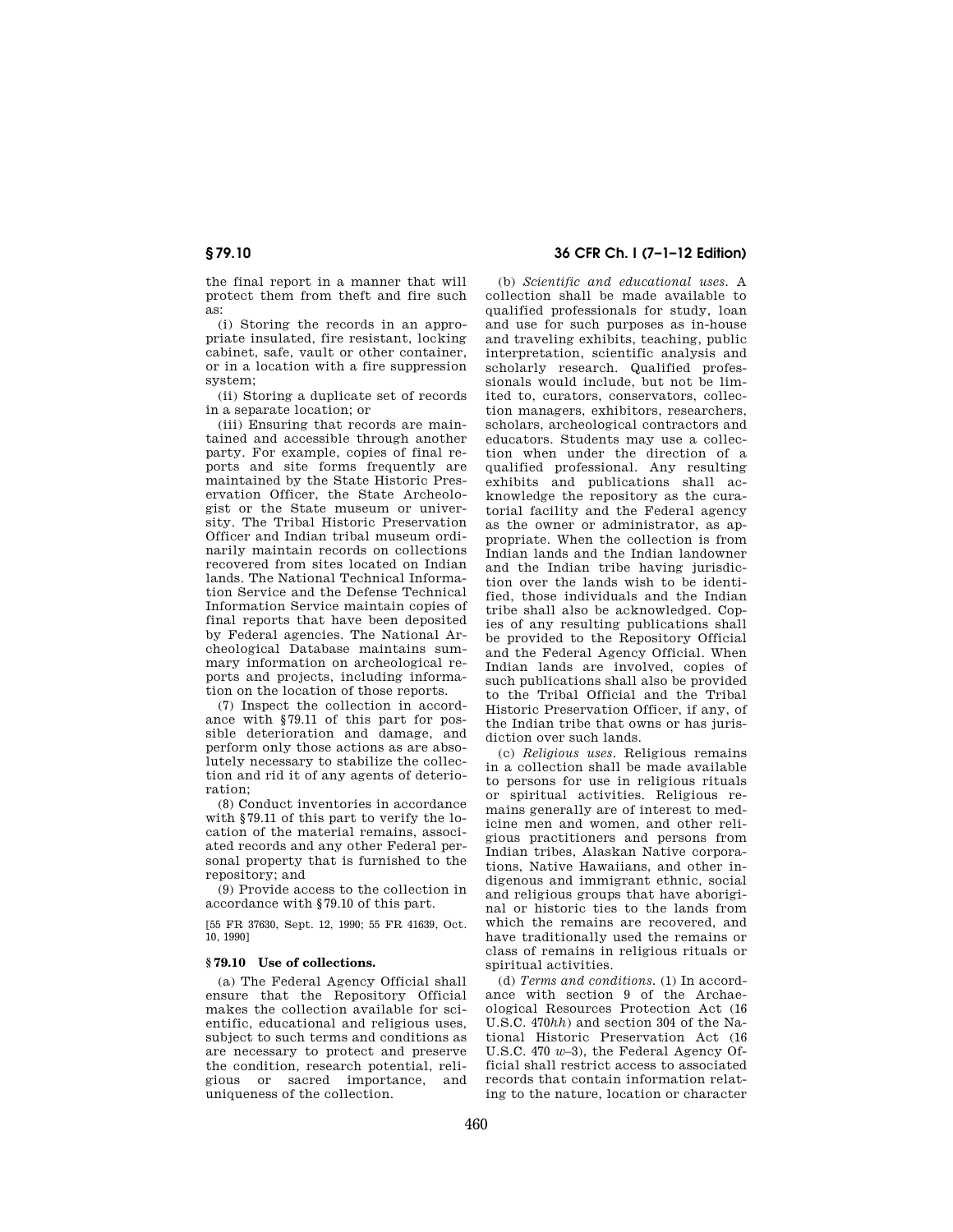of a prehistoric or historic resource unless the Federal Agency Official determines that such disclosure would not create a risk of harm, theft or destruction to the resource or to the area or place where the resource is located.

(2) Section  $-.18(a)(2)$  of uniform regulations 43 CFR part 7, 36 CFR part 296, 18 CFR part 1312, and 32 CFR part 229 sets forth procedures whereby information relating to the nature, location or character of a prehistoric or historic resource may be made available to the Governor of any State. The Federal Agency Official may make information available to other persons who, following the procedures in  $\S - 0.18(2)$  of the referenced uniform regulations, demonstrate that the disclosure will not create a risk of harm, theft or destruction to the resource or to the area or place where the resource is located. Other persons generally would include, but not be limited to, archeological contractors, researchers, scholars, tribal representatives, Federal, State and local agency personnel, and other persons who are studying the resource or class or resources.

(3) When a collection is from Indian lands, the Federal Agency Official shall place such terms and conditions as may be requested by the Indian landowner and the Indian tribe having jurisdiction over the lands on:

(i) Scientific, educational or religious uses of material remains; and

(ii) Access to associated records that contain information relating to the nature, location or character of the resource.

(4) When a collection is from a site on public lands that the Federal Agency Official has determined is of religious or cultural importance to any Indian tribe having aboriginal or historic ties to such lands, the Federal Agency Official shall place such terms and conditions as may have been developed pursuant to §–.7 of uniform regulations 43 CFR part 7, 36 CFR part 296, 18 CFR part 1312, and 32 CFR part 229 on:

(i) Scientific, educational or religious uses of material remains; and

(ii) Access to associated records that contain information relating to the nature, location or character of the resource.

(5) The Federal Agency Official shall not allow uses that would alter, damage or destroy an object in a collection unless the Federal Agency Official determines that such use is necessary for scientific studies or public interpretation, and the potential gain in scientific or interpretive information outweighs the potential loss of the object. When possible, such use should be limited to unprovenienced, nonunique, nonfragile objects, or to a sample of objects drawn from a larger collection of similar objects.

(e) No collection (or a part thereof) shall be loaned to any person without a written agreement between the Repository Official and the borrower that specifies the terms and conditions of the loan. Appendix C to the regulations in this part contains an example of a short-term loan agreement for a federally-owned collection. At a minimum, a loan agreement shall specify:

(1) The collection or object being loaned;

(2) The purpose of the loan;

(3) The length of the loan;

(4) Any restrictions on scientific, educational or religious uses, including whether any object may be altered, damaged or destroyed;

(5) Except as provided in paragraph (e)(4) of this section, that the borrower shall handle the collection or object being borrowed during the term of the loan in accordance with this part so as not to damage or reduce its scientific, educational, religious or cultural value; and

(6) Any requirements for insuring the collection or object being borrowed for any loss, damage or destruction during transit and while in the borrower's possession.

(f) The Federal Agency Official shall ensure that the Repository Official maintains administrative records that document approved scientific, educational and religious uses of the collection.

(g) The Repository Official may charge persons who study, borrow or use a collection (or a part thereof) reasonable fees to cover costs for handling, packing, shipping and insuring material remains, for photocopying associated records, and for other related incidental costs.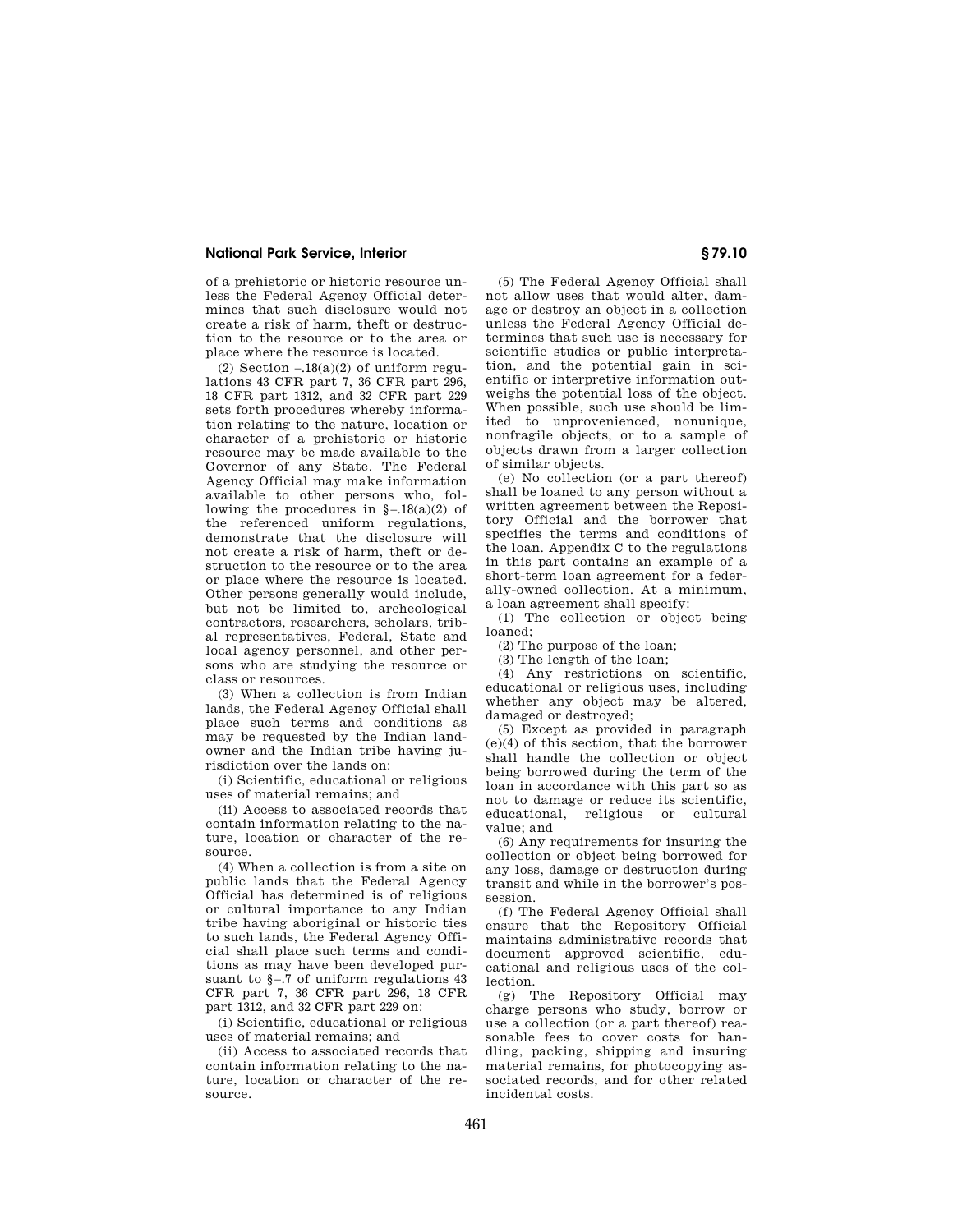# **§ 79.11 36 CFR Ch. I (7–1–12 Edition)**

#### **§ 79.11 Conduct of inspections and inventories.**

(a) The inspections and inventories specified in this section shall be conducted periodically in accordance with the Federal Property and Administrative Services Act (40 U.S.C. 484), its implementing regulation (41 CFR part 101), any agency-specific regulations on the management of Federal property, and any agency-specific statutes and regulations on the management of museum collections.

(b) Consistent with paragraph (a) of this section, the Federal Agency Official shall ensure that the Repository Official:

(1) Provides the Federal Agency Official and, when the collection is from Indian lands, the Indian landowner and the Tribal Official of the Indian tribe that has jurisdiction over the lands with a copy of the catalog list of the contents of the collection received and accessioned by the repository;

(2) Provides the Federal Agency Official will a list of any other U.S. Government-owned personal property received by the repository;

(3) Periodically inspects the physical plant for the purpose of monitoring the physical security and environmental control measures;

(4) Periodically inspects the collection for the purposes of assessing the condition of the material remains and associated records, and of monitoring those remains and records for possible deterioration and damage;

(5) Periodically inventories the collection by accession, lot or catalog record for the purpose of verifying the location of the material remains and associated records;

(6) Periodically inventories any other U.S. Government-owned personal property in the possession of the repository;

(7) Has qualified museum professionals conduct the inspections and inventories;

(8) Following each inspection and inventory, prepares and provides the Federal Agency Official with a written report of the results of the inspection and inventory, including the status of the collection, treatments completed and recommendations for additional treatments. When the collection is from Indian lands, the Indian landowner and the Tribal Official of the Indian tribe that has jurisdiction over the lands shall also be provided with a copy of the report;

(9) Within five (5) days of the discovery of any loss or theft of, deterioration and damage to, or destruction of the collection (or a part thereof) or any other U.S. Government-owned personal property, prepares and provides the Federal Agency Official with a written notification of the circumstances surrounding the loss, theft, deterioration, damage or destruction. When the collection is from Indian lands, the Indian landowner and the Tribal Official of the Indian tribe that has jurisdiction over the lands shall also be provided with a copy of the notification; and

(10) Makes the repository, the collection and any other U.S. Governmentowned personal property available for periodic inspection by the:

(i) Federal Agency Official;

(ii) When the collection is from Indian lands, the Indian landowner and the Tribal Official of the Indian tribe that has jurisdiction over the lands; and

(iii) When the collection contains religious remains, the Indian tribal elders, religious leaders, and other officials representing the Indian tribe or other group for which the remains have religious or sacred importance.

(c) Consistent with paragraph (a) of this section, the Federal Agency Official shall have qualified Federal agency professionals:

(1) Investigate reports of a lost, stolen, deteriorated, damaged or destroyed collection (or a part thereof) or any other U.S. Government-owned personal property; and

(2) Periodically inspect the repository, the collection and any other U.S. Government-owned personal property for the purposes of:

(i) Determining whether the repository is in compliance with the minimum standards set forth in §79.9 of this part; and

(ii) Evaluating the performance of the repository in providing curatorial services under any contract, memorandum, agreement or other appropriate written instrument.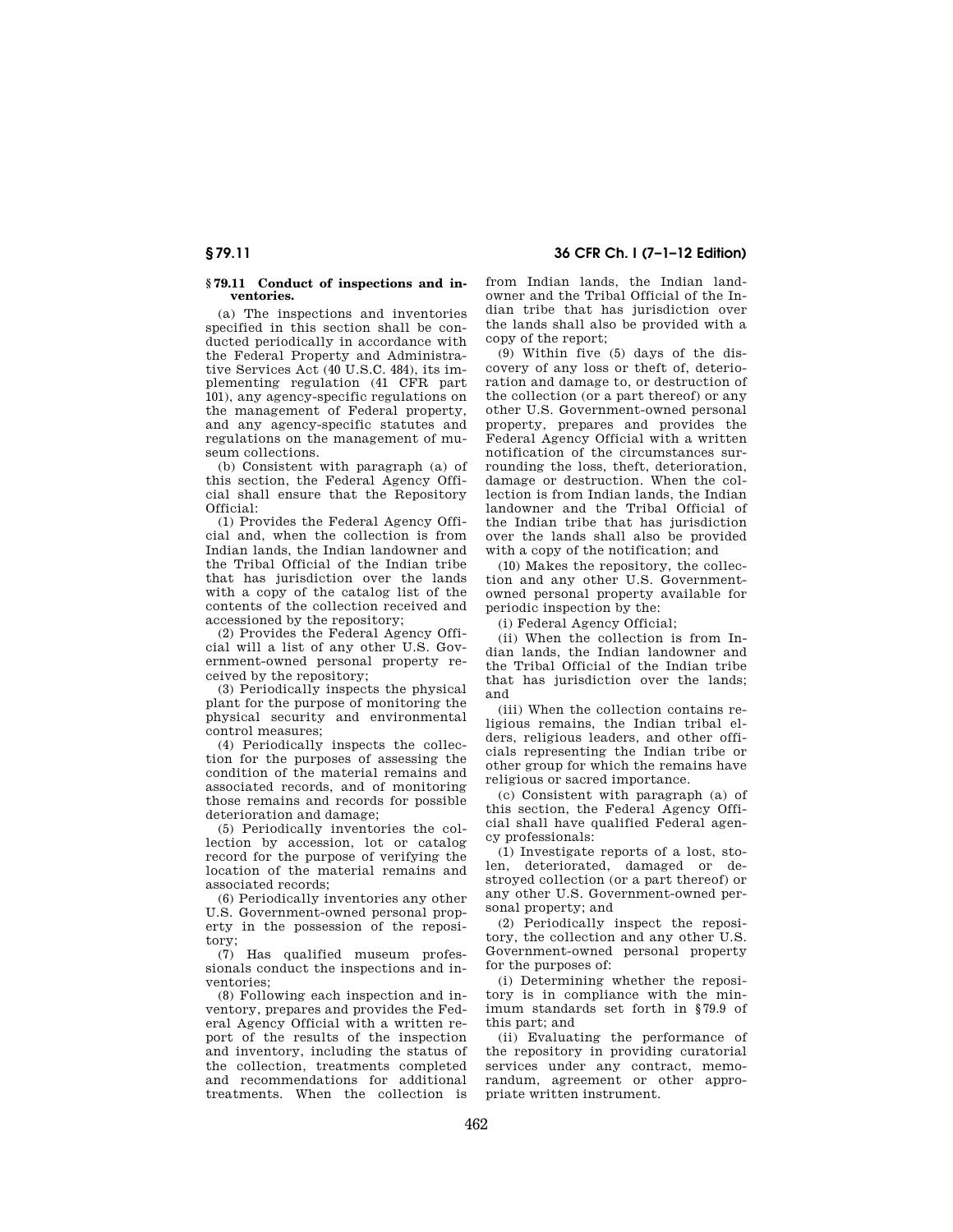## National Park Service, Interior **Pricess Pt. 79, App. A**

(d) The frequency and methods for conducting and documenting inspections and inventories stipulated in this section shall be mutually agreed upon, in writing, by the Federal Agency Official and the Repository Official, and be appropriate to the nature and content of the collection:

(1) Collections from Indian lands shall be inspected and inventoried in accordance with such terms and conditions as may be requested by the Indian landowner and the Indian tribe having jurisdiction over the lands.

(2) Religious remains in collections from public lands shall be inspected and inventoried in accordance with such terms and conditions as may have been developed pursuant to §–.7 of uniform regulations 43 CFR part 7, 36 CFR part 296, 18 CFR part 1312, and 32 CFR part 229.

(3) Material remains and records of a fragile or perishable nature should be inspected for deterioration and damage on a more frequent basis than lithic or more stable remains or records.

(4) Because frequent handling will accelerate the breakdown of fragile materials, material remains and records should be viewed but handled as little as possible during inspections and inventories.

(5) Material remains and records of a valuable nature should be inventoried on a more frequent basis than other less valuable remains or records.

(6) Persons such as those listed in §79.6(c) of this part who have expertise in the management and preservation of similar collections should be able to provide advice to the Federal Agency Official concerning the appropriate frequency and methods for conducting inspections and inventories of a particular collection.

(e) Consistent with the Single Audit Act (31 U.S.C. 75), when two or more Federal agencies deposit collections in the same repository, the Federal Agency Officials should enter into an interagency agreement for the purposes of:

(1) Requesting the Repository Official to coordinate the inspections and inventories, stipulated in paragraph (b) of this section, for each of the collections;

(2) Designating one or more qualified Federal agency professionals to:

(i) Conduct inspections, stipulated in paragraph  $(c)(2)$  of this section, on behalf of the other agencies; and

(ii) Following each inspection, prepare and distribute to each Federal Agency Official a written report of findings, including an evaluation of performance and recommendations to correct any deficiencies and resolve any problems that were identified. When the collection is from Indian lands, the Indian landowner and the Tribal Official of the Indian tribe that has jurisdiction over the lands shall also be provided with a copy of the report; and

(3) Ensuring consistency in the conduct of inspections and inventories conducted pursuant to this section.

[55 FR 37630, Sept. 12, 1990; 55 FR 41639, Oct. 10, 1990]

#### APPENDIX A TO PART 79—EXAMPLE OF A DEED OF GIFT

DEED OF GIFT

TO THE (Name of the Federal agency)

- 
- *Whereas,* the (name of the Federal agency), hereinafter called the Recipient, is dedicated to the preservation and protection of artifacts, specimens and associated records that are generated in connection with its projects and programs;
- *Whereas,* certain artifacts and specimens, listed in Attachment A to this Deed of Gift, were recovered from the (name of the prehistoric or historic resource) site in connection with the Recipient's (name of the Recipient's project) project;
- *Whereas,* the (name of the prehistoric or historic resource) site is located on lands to which title is held by (name of the donor), hereinafter called the Donor, and that the Donor holds free and clear title to the artifacts and specimens; and
- *Whereas,* the Donor is desirous of donating the artifacts and specimens to the Recipient to ensure their continued preservation and protection;
- *Now therefore,* the Donor does hereby unconditionally donate to the Recipient, for unrestricted use, the artifacts and specimens listed in Attachment A to this Deed of Gift; and

The Recipient hereby gratefully acknowleges the receipt of the artifacts and specimens.

Signed: (signature of the Donor)

Date: (date)

Signed: (signature of the Federal Agency Official)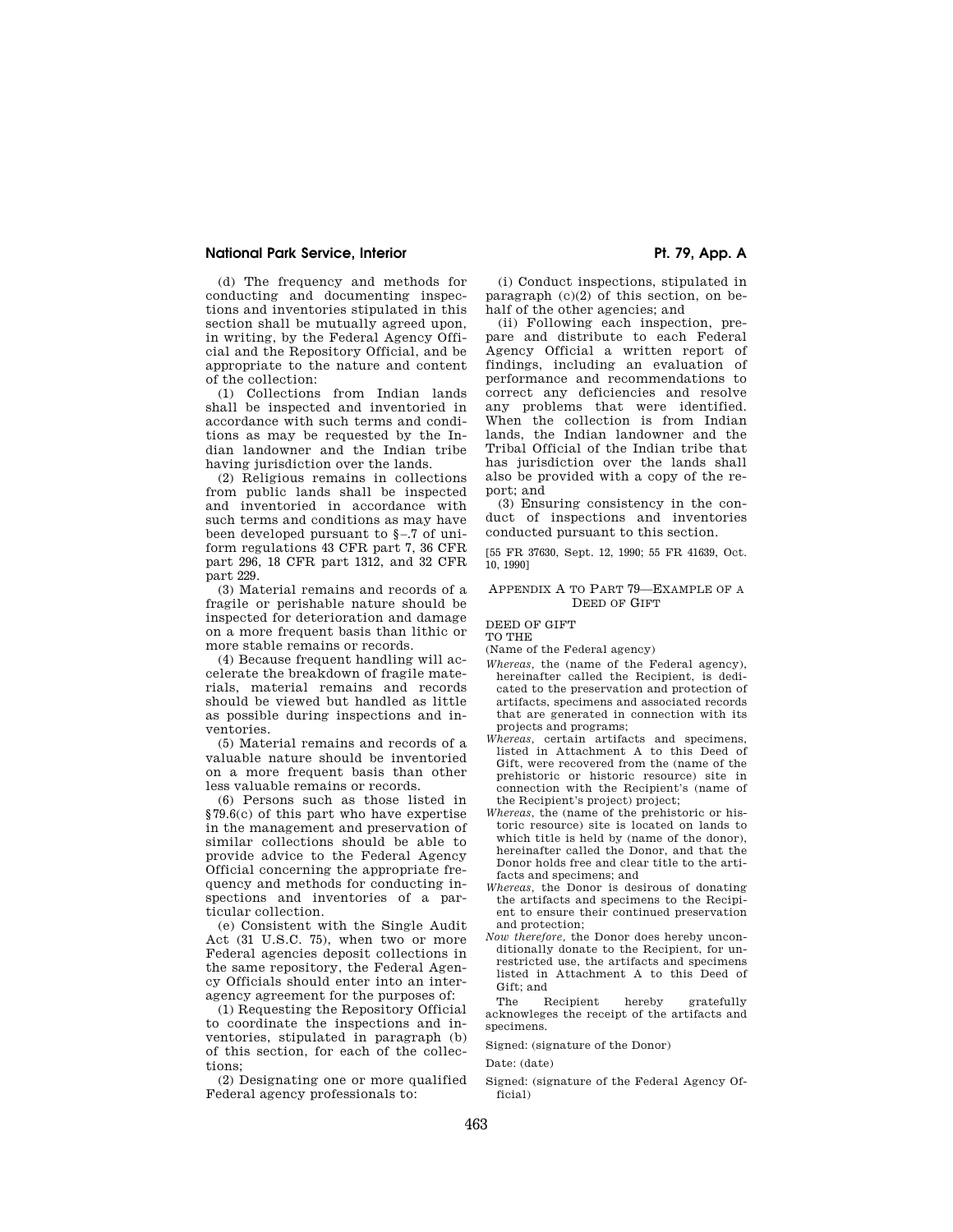Date: (date)

Attachment A: Inventory of Artifacts and Specimens.

[55 FR 37630, Sept. 12, 1990; 55 FR 41639, Oct. 10, 1990]

APPENDIX B TO PART 79—EXAMPLE OF A MEMORANDUM OF UNDERSTANDING FOR CURATORIAL SERVICES FOR A FEDERALLY-OWNED COLLECTION

MEMORANDUM OF UNDERSTANDING FOR CURATORIAL SERVICES BETWEEN THE (Name of the Federal agency)

AND THE

(Name of the Repository)

This Memorandum of Understanding is entered into this (day) day of (month and year), between the United States of America, acting by and through the (name of the Federal agency), hereinafter called the Depositor, and the (name of the Repository), hereinafter called the Repository, in the State of (name of the State).

The Parties do witnesseth that,

- *Whereas,* the Depositor has the responsibility under Federal law to preserve for future use certain collections of archeological artifacts, specimens and associated records, herein called the Collection, listed in Attachment A which is attached hereto and made a part hereof, and is desirous of obtaining curatorial services; and
- *Whereas,* the Repository is desirous of obtaining, housing and maintaining the Collection, and recognizes the benefits which will accrue to it, the public and scientific interests by housing and maintaining the Collection for study and other educational purposes; and
- *Whereas,* the Parties hereto recognize the Federal Government's continued ownership and control over the Collection and any other U.S. Government-owned personal property, listed in Attachment B which is attached hereto and made a part hereof, provided to the Repository, and the Federal Government's responsibility to ensure that the Collection is suitably managed and preserved for the public good; and
- *Whereas,* the Parties hereto recognize the mutual benefits to be derived by having the Collection suitably housed and maintained by the Repository;
- *Now therefore,* the Parties do mutually agree as follows:

1. The Repository shall:

a. Provide for the professional care and management of the Collection from the (names of the prehistoric and historic resources) sites, assigned (list site numbers) site numbers. The collections were recovered in connection with the (name of the Federal or federally-authorized project) project, located in (name of the nearest city or town),

# **Pt. 79, App. B 36 CFR Ch. I (7–1–12 Edition)**

(name of the county) county, in the State of (name of the State).

b. Perform all work necessary to protect the Collection in accordance with the regulation 36 CFR part 79 for the curation of federally-owned and administered archeological collections and the terms and conditions stipulated in Attachment C to this Memorandum.

c. Assign as the Curator, the Collections Manager and the Conservator having responsibility for the work under this Memorandum, persons who are qualified museum professionals and whose expertise is appropriate to the nature and content of the Collection.

d. Begin all work on or about (month, date and year) and continue for a period of (number of years) years or until sooner terminated or revoked in accordance with the terms set forth herein.

e. Provide and maintain a repository facility having requisite equipment, space and adequate safeguards for the physical security and controlled environment for the Collection and any other U.S. Government-owned personal property in the possession of the Repository.

f. Not in any way adversely alter or deface any of the Collection except as may be absolutely necessary in the course of stabilization, conservation, scientific study, analysis and research. Any activity that will involve the intentional destruction of any of the Collection must be approved in advance and in writing by the Depositor.

g. Annually inspect the facilities, the Collection and any other U.S. Governmentowned personal property. Every (number of years) years inventory the Collection and any other U.S. Government-owned personal property. Perform only those conservation treatments as are absolutely necessary to ensure the physical stability and integrity of the Collection, and report the results of inventories, inspections and treatments to the Depositor.

h. Within five (5) days of discovery, report all instances of and circumstances surrounding loss of, deterioration and damage to, or destruction of the Collection and any other U.S. Government-owned personal property to the Depositor, and those actions taken to stabilize the Collection and to correct any deficiencies in the physical plant or operating procedures that may have contributed to the loss, deterioration, damage or destruction. Any actions that will involve the repair and restoration of any of the Collection and any other U.S. Government-owned personal property must be approved in advance and in writing by the Depositor.

i. Review and approve or deny requests for access to or short-term loan of the Collection (or a part thereof) for scientific, educational or religious uses in accordance with the regulation 36 CFR part 79 for the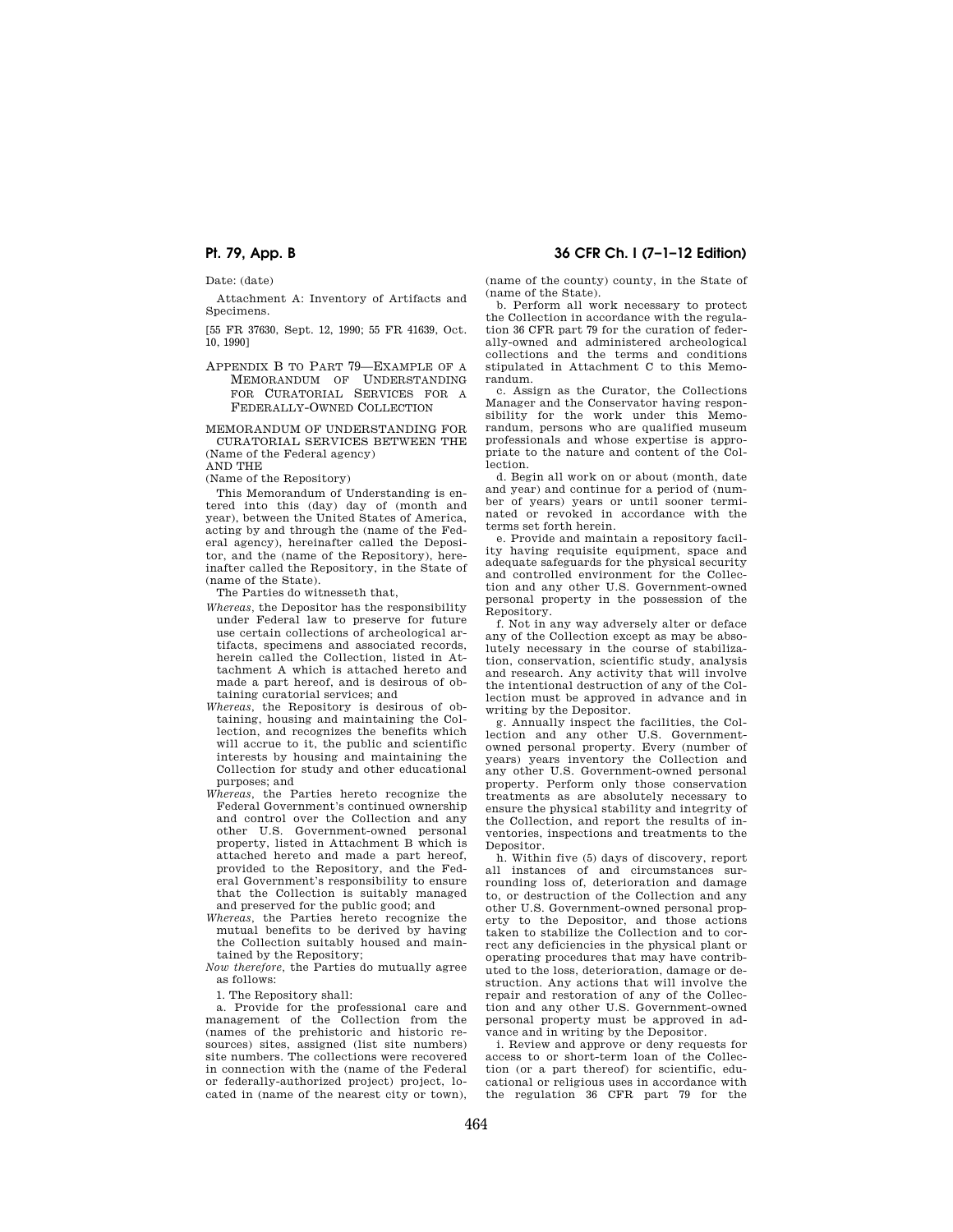## National Park Service, Interior **Pricess Pt. 79, App. C Pt. 79, App. C**

curation of federally-owned and administered archeological collections and the terms and conditions stipulated in Attachment C of this Memorandum. In addition, refer requests for consumptive uses of the Collection (or a part thereof) to the Depositor for approval or denial.

j. Not mortgage, pledge, assign, repatriate, transfer, exchange, give, sublet, discard or part with possession of any of the Collection or any other U.S. Government-owned personal property in any manner to any third party either directly or in-directly without the prior written permission of the Depositor, and redirect any such request to the Depositor for response. In addition, not take any action whereby any of the Collection or any other U.S. Government-owned personal property shall or may be encumbered, seized, taken in execution, sold, attached, lost, stolen, destroyed or damaged.

2. The Depositor shall:

a. On or about (month, date and year), deliver or cause to be delivered to the Repository the Collection, as described in Attachment A, and any other U.S. Governmentowned personal property, as described in Attachment B.

b. Assign as the Depositor's Representative having full authority with regard to this Memorandum, a person who meets pertinent professional qualifications.

c. Every (number of years) years, jointly with the Repository's designated representative, have the Depositor's Representative inspect and inventory the Collection and any other U.S. Government-owned personal property, and inspect the repository facility.

d. Review and approve or deny requests for consumptively using the Collection (or a part thereof).

3. Removal of all or any portion of the Collection from the premises of the Repository for scientific, educational or religious purposes may be allowed only in accordance with the regulation 36 CFR part 79 for the curation of federally-owned and administered archeological collections; the terms and conditions stipulated in Attachment C to this Memorandum; any conditions for handling, packaging and transporting the Collection; and other conditions that may be specified by the Repository to prevent breakage, deterioration and contamination.

4. The Collection or portions thereof may be exhibited, photographed or otherwise reproduced and studied in accordance with the terms and conditions stipulated in Attachment C to this Memorandum. All exhibits, reproductions and studies shall credit the Depositor, and read as follows: ''Courtesy of the (name of the Federal agency).'' The Repository agrees to provide the Depositor with copies of any resulting publications.

5. The Repository shall maintain complete and accurate records of the Collection and any other U.S. Government-owned personal property, including information on the study, use, loan and location of said Collection which has been removed from the premises of the Repository.

6. Upon execution by both parties, this Memorandum of Understanding shall be effective on this (day) day of (month and year), and shall remain in effect for (number of years) years, at which time it will be reviewed, revised, as necessary, and reaffirmed or terminated. This Memorandum may be revised or extended by mutual consent of both parties, or by issuance of a written amendment signed and dated by both parties. Either party may terminate this Memorandum by providing 90 days written notice. Upon termination, the Repository shall return such Collection and any other U.S. Government-owned personal property to the destination directed by the Depositor and in such manner to preclude breakage, loss, deterioration and contamination during handling, packaging and shipping, and in accordance with other conditions specified in writing by the Depositor. If the Repository terminates, or is in default of, this Memorandum, the Repository shall fund the packaging and transportation costs. If the Depositor terminates this Memorandum, the Depositor shall fund the packaging and transportation costs.

7. Title to the Collection being cared for and maintained under this Memorandum lies with the Federal Government.

*In witness whereof,* the Parties hereto have executed this Memorandum.

Signed: (signature of the Federal Agency Official)

Date: (date)

Signed: (signature of the Repository Official) Date: (date)

Attachment A: Inventory of the Collection Attachment B: Inventory of any other U.S. Government-owned Personal Property

Attachment C: Terms and Conditions Required by the Depositor

APPENDIX C TO PART 79—EXAMPLE OF A SHORT-TERM LOAN AGREEMENT FOR A FEDERALLY-OWNED COLLECTION

SHORT-TERM LOAN AGREEMENT

BETWEEN THE

(Name of the Repository)

AND THE (Name of the Borrower)

The (name of the Repository), hereinafter called the Repository, agrees to loan to (name of the Borrower), hereinafter called the Borrower, certain artifacts, specimens and associated records, listed in Attachment A, which were collected from the (name of the prehistoric or historic resource) site which is assigned (list site number) site